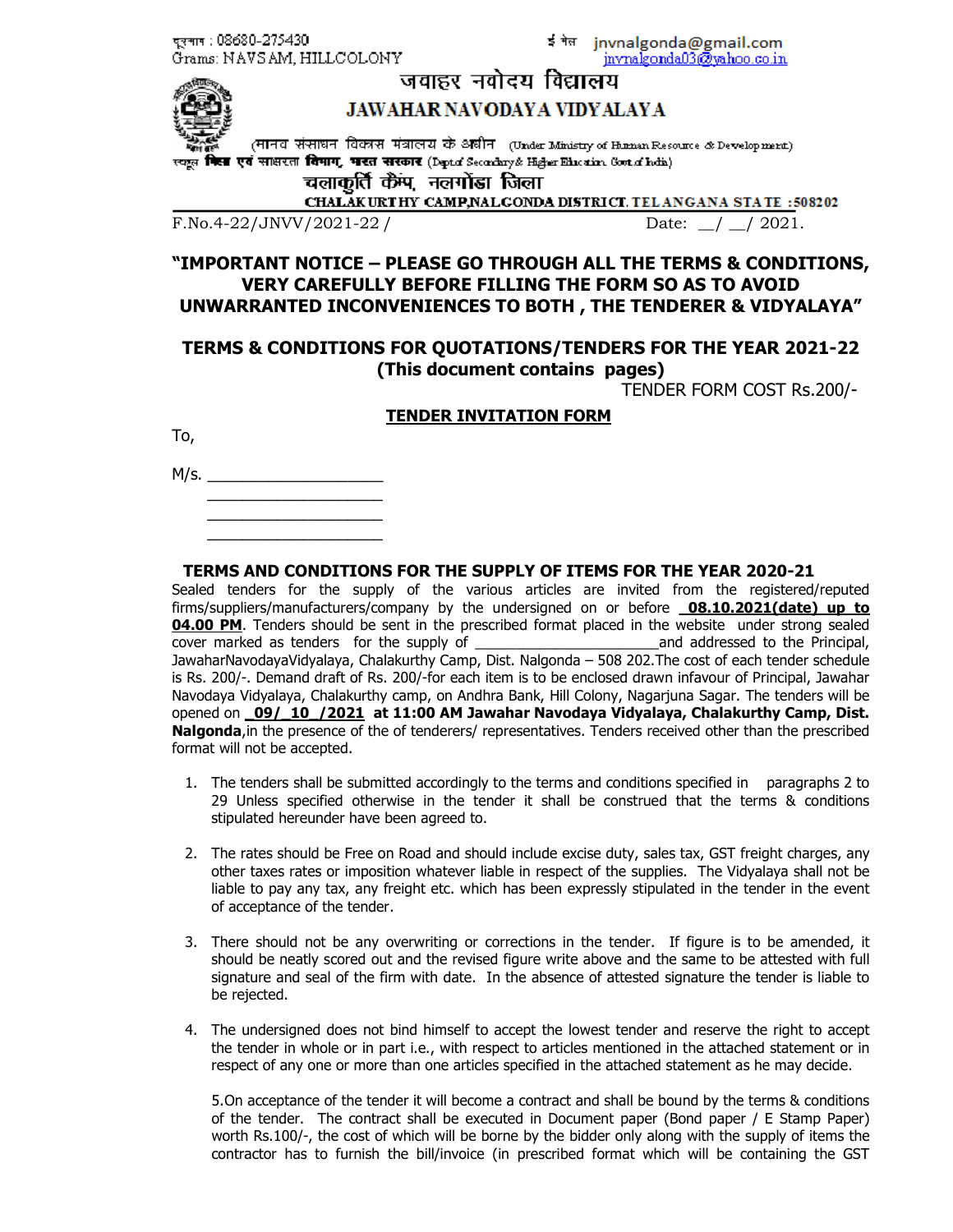registration number) for necessary payment from the funds of JawaharNavodayaVidyalaya, Chalakurthy Camp, Dist. Nalgonda.

- 6. The party/person/persons whose tender/rates is/are accepted, hereinafter, called the contractor, shall deposit an earnest money of Rs.2% of the estimated value of supply for the entire year or at the rate specified for each item along with the tender which shall be refunded in the event of nonacceptance of the tender. The earnest money will be forfeited in the event of failure to comply with any of the terms and conditions of the tender. In the event of acceptance of the tender/rates, either in whole or partly , the earnest money will be adjusted towards **Security Deposit (SD), which will be @ Rs.10% of the estimated value of supply or at the rate, specified for each item** which shall be refunded only after completion of supply to the full satisfaction of the undersigned in case of Consumable items and only after expiry of warranty period, wherever applicable OR after completion of six months in case of other NON-CONSUMABLE ITEMS. In case of non-completion of supply or supply of sub-standard items or the supplied items/equipment is/are found, on a later date, to be not as per the approved specification, the **SD will be forfeited.** The EMD or SD should be remitted by way of crossed Demand Draft of Nationalised Banks drawn in favour of ' PRINCIPAL, JAWAHAR NAVODAYA VIDYALAYA, CHALAKURTHY CAMP ONLY on Andhra Bank, Nagarjuna Sagar BRANCH CODE: 000399 Other mode of payment like DD on Nationalised Banks etc.,will also be accepted.
- 7. Bidder/Supplier/Contractor must attach an attested copy of his/her GST&PAN along with an attested copy of the first page of his Bank Pass Book of existing SB/Current account, along with the quotation/tender. The quotation/tender without the same is liable to be rejected.
- 8. If the contractor is not agreeable to pay Security Deposit, the reasons thereof should be specified & the undersigned reserves the right to accept or reject the request.

#### **The rate of EMD/SD for different items is given below:**

- 9. The liberty to carry out negotiations or accept the lowest tender as such is vested with PAC and will be exercised after opening and compiling the same.
- 10. GST Registration Certificate should be attached to the tender schedule and the GST number should be given on bill/invoice.

| 11. Details of tax paid and the copy of income tax return for the AY 2020-21 along with copy of the PAN |  |  |  |
|---------------------------------------------------------------------------------------------------------|--|--|--|
| should be attached along with the tenders.                                                              |  |  |  |
|                                                                                                         |  |  |  |

| S.No.        | Name of the Item                         | <b>EMD Rs</b> | Security<br>Deposit | S.No. | Name of the Item          | <b>EMD Rs</b> | Security<br>Deposit |
|--------------|------------------------------------------|---------------|---------------------|-------|---------------------------|---------------|---------------------|
| $\mathbf{1}$ | Provisions & Packed items                | 20000         | 30000               | 12    | Stitching Of Uniforms     | 3000          | 3000                |
| 2            | Rice                                     | 30000         | 40000               | 13    | Furniture                 | 5000          | 5000                |
| 3            | Vegetables                               | 10000         | 20000               | 14    | Medicine                  | --            | $- -$               |
| 4            | Eggs, Chicken/Mutton                     | 2000          | 3000                | 15    | Uniform washing &<br>iron | --            | --                  |
| 5            | T-Shirts & Track suits                   | 2000          | 5000                | 16    | Sports equipment's        | 5000          | 5000                |
| 6            | Fruits                                   | 5000          | 10000               | 17    | School bags               | 2000          | 2000                |
| 7            | Uniform Cloth                            | 3000          | 20000               | 18    | Lab equipment's           | 5000          | 5000                |
| 8            | Shoes, Socks, Polish items &<br>Slippers | 10000         | 20000               | 19    | Paints & Distumbers.      | 5000          | 5000                |
| 9            | Toilet items                             | 3000          | 4000                | 20    | New Bed & Pillows         | 2000          | 2000                |
| 10           | Bakery Items                             | 3000          | 2000                | 21    | Bed Sheets and<br>Towels  | 2000          | 2000                |
| 11           | <b>Stationary Items</b>                  | 3000          | 5000                | 22    | Recycle Beds & Pillows    | 2000          | 2000                |
| 12           | Electricals & Plumbing Items             | 5000          | 5000                |       |                           |               |                     |

12. If the contractor fails to supply the articles within the time stipulated in the letter of acceptance, the undersigned shall be at liberty to purchase the articles from any other sources or from the open market or get the rest of the contract completed by any other person or firm and the difference of price, if any, shall be deducted from the earnest money/security deposit & in case any amount in excess of the security deposit is paid by the undersigned, the contractor shall be liable to pay this amount to the Vidyalaya and the Vidyalaya will adopt any other method to realize the same.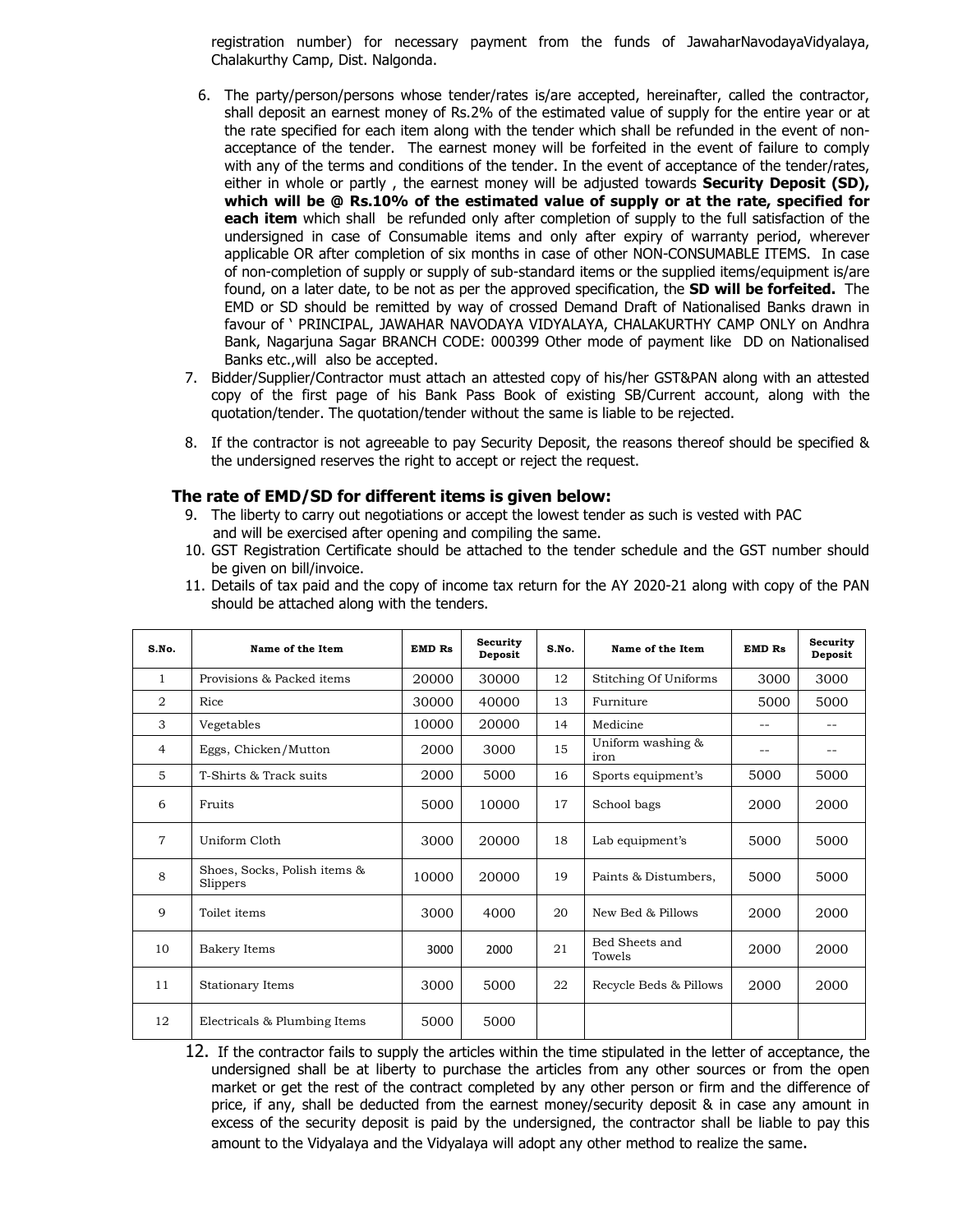- 13. The quantity of each or all the articles indicated in the attached statement may be increased or decreased at the discretion of the undersigned without assigning any reason thereof. Samples for Articles/items shall be provided by the Vidyalaya, wherever required and supplier/contractor has to provide samples, wherever demanded by the Vidyalaya and the samples will be kept in the Vidyalaya till the expiry of validity of the tender/quotation.
- 14. Prior to acceptance of the tender, the undersigned reserves the right to call for sample or demonstration and the contractor shall be liable to supply the sample/specimen or give the demonstration at free of cost.
- 15. In the event of acceptance of the tender and placing the order for the purchase of the articles ordered for would be subject to an inspection by the undersigned or his representative and are liable to be rejected if the articles supplied are not according to approved sample/specimens or do not confirm to the specifications prescribed.

#### **16. The rate once quoted by the contractor shall hold good up to 30.04.2021 .No amendment in the rate accepted in any situation for any reason.**

- 17. The contractor shall be required to fix a tin label on the furniture supplied by him, giving his name and year of manufacture.
- 18. For packed/sealed items, the rates accepted will be less than OR equal to MRP and in NO case, rates more than the MRP will be paid. In case of decrease in the MRP on any later stage within the contract period, the reduced amount will only be paid. And in case of increase, the Vidyalaya will NOT be liable to pay the increase/difference in rates
- 19. The amount of security deposit shall be retained by the Vidyalaya for a period of six months from the date of completion of supplies as a safeguard against any defect appearing within this period in the non-consumable articles supplied. Tender which do not comply with the above conditions are liable to be rejected.
- 20. These instructions to tenders are to be signed by the contractors and returned along with the tender.
- 21. The rates of EMD & Security Deposit for each item are given separately as annexure to this.
- 22. The samples along with tender are to be submitted wherever notified in the tender.
- 23. It is not mandatory on the part of the Vidyalaya to purchase **the contract of the Vidyalaya** to purchase the tender called. Orders will be placed on the basis of requirement and availability of the funds/budget allocation.
- 24. The sealed tenders along with the samples should drop only in the tender box kept in the vidyalaya on or before **08/10/2021 upto 4.00 PM** by the tenderers or their representatives.
- 25. TDS will be deducted from the service contracts like, Tailoring, Painting labour charge, AMC etc as per the Income Tax rule as applicable from time to time.
- 26. Bidder/party shall NOT strike out any of the above terms& conditions and if done so, his/her/their tender/quotation will be rejected summarily.
- 27. Free items/gift/scheme extended by manufacturer/company/supplier/firm is also extended to vidyalaya without any extra amount.
- 28. The rate for the brand/company/make/specifications, if it is mentioned in the tender to be quoted, tenderer should not quote their own brand or any other quality.
- 29. Party/bidder/person, bidding in any tender/quotation **HAS NO** right to include/incorporate or insist any terms OR conditions or demands for supply/service of any items. And the decision of the undersigned on any matter, in the best interest of the Vidyalaya, shall be final and binding.No conditional tender will be accepted.

Principal JNV, Chalakurthy Camp (Nalgonda) Dist.

All the above conditions are accepted by me/us

**Signature of the Tenderer With full address seal of the firm** 

Station Date:  $\frac{1}{1}$